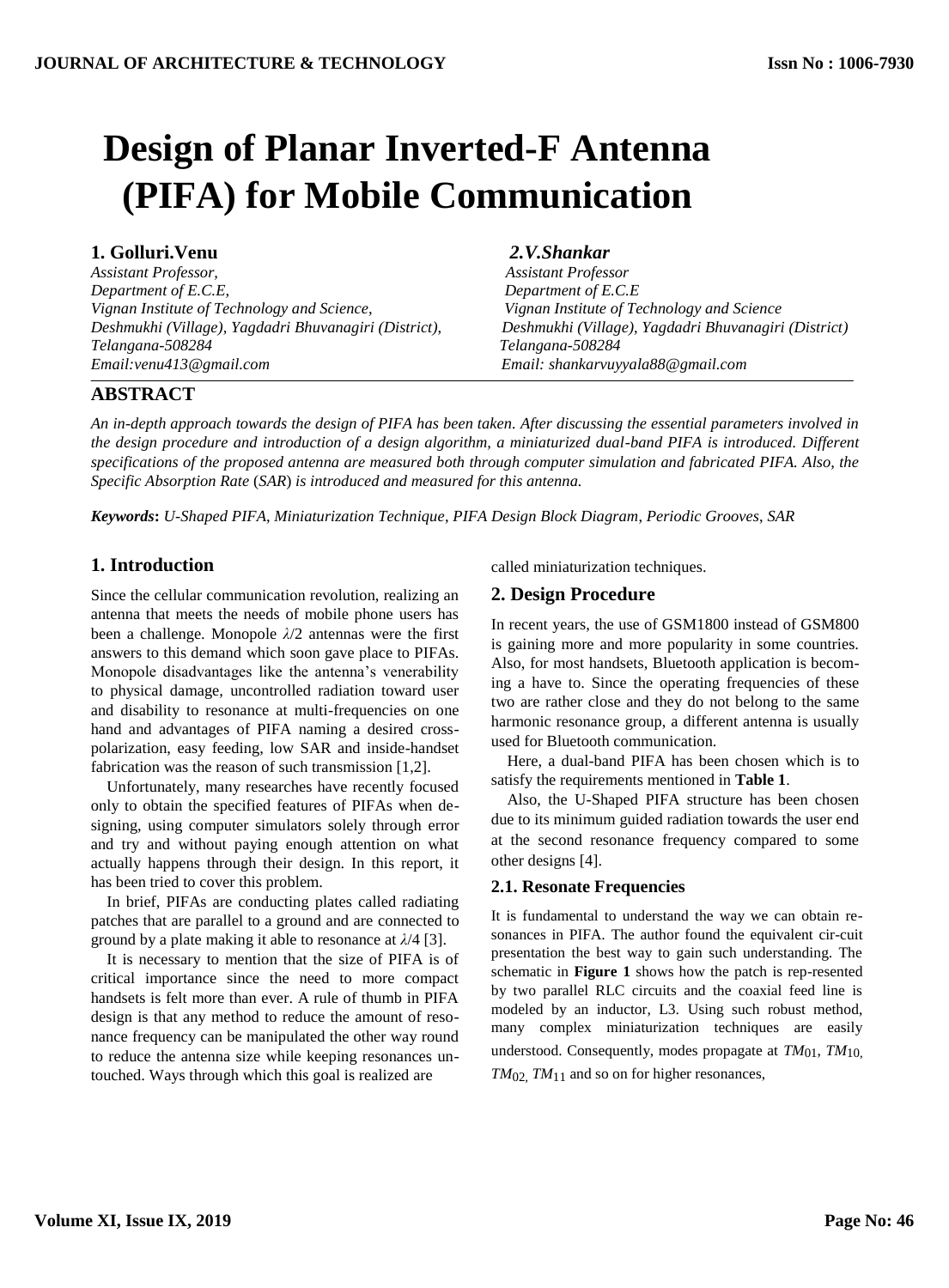| Standard                         | Central Frequency<br>[MHz]          | Bandwidth [%]                                          |
|----------------------------------|-------------------------------------|--------------------------------------------------------|
| GSM1800                          | 1800                                | 9.5                                                    |
| <b>IEEE</b><br>802.11b/Bluetooth | 2442                                | 3.4                                                    |
| L3                               | R<br>First<br>Resonate<br>Frequency | R<br>R <sub>2</sub><br>Second<br>Resonate<br>Frequency |

<span id="page-1-0"></span>**Table 1. IEEE Standards for cellular communications.**

**Figure 1. The equivalent circuit of a dual-band PIFA.**

each belonging to one parallel RLC [5]. These parallel RLCs can be achieved by designing different electrical paths each equal to a related resonance frequency of a *λ*/4.

A typical U-shaped patch is shown in **Figure 2**. The resonance frequencies are approximated by Equation (1) which is related to the electrical lengths.  $\varepsilon_r$  is the relative permeability of the medium in between the ground and radiating patch. Also, H is the height of the patch in reference to the ground.

$$
f_{r1} = \frac{c}{4 (H+L1+W1)\sqrt{\varepsilon_r}}
$$
  

$$
f_{r2} = \frac{c}{4 (L2+W2)\sqrt{\varepsilon_r}}
$$
 (1)

We may also notice other resonance frequencies. Some of these are main resonance harmonics and the others are caused by our limited-size ground which is fed through the short pin proxy.

#### **2.2. Bandwidth**

Since PIFA has an intrinsic small bandwidth, many ways has been introduced to increase it so far. Using a pin instead of a plate to short the radiating patch can effectively improve the bandwidth which is critical in cellular communications [5]. Also introducing slots through a defected ground is a popular way to achieve such goal. These slots would resonance at same frequencies and therefore may increase the bandwidth.

According to Fano integrals, the maximum bandwidth of a microstrip antenna is limited by its volume and the equivalent matching time constant [6]. So we have to bear in mind that by introducing slots, we are actually increasing the electrical volume of our radiating patch and also losing the isotropic pattern, maximum gain, efficiency or a combination of these all, in a range of frequencies.





**Figure 2. The U-shaped Patch primitive schematic.**

A second way would be by adjusting the space in between the feed and short. Different simulations proved to the author that by feeding at the middle and shorting at the patch end, best bandwidth is achieved in most cases.

The Q factor of PIFA is reversely related to the bandwidth. At first look, PIFA antenna is simply a capacitor with shorted plates so anything that lowers the capacitance and so the Q factor should result in bigger BW. So third way would be choosing an optimum, not a maximum, height for our radiating patch. This can be explained by noting that in the equivalent circuit, the coaxial feed is presented by an inductor which is increased at bigger heights. We should also remember that PIFA is supposed to be placed inside a handset so there is a limit on the achievable patch height. In a similar way, choosing a higher than one  $\varepsilon_r$  is also recommended in some reports since it increases the capacitance. But since it means higher losses and so a distorted return-loss and reduced efficiency, the author does not support such a choice. Also, capacitive loading is reported to be implemented to decrease the coaxial inductor [6]. One downside to this choice would be its contradiction to idea of miniaturizing the patch and also difficulties in mass manufacturing.

Ground plate size in both length and width is also influential in bandwidth. Since we have a limited space inside the handset we can not accept an infinite ground assumption. This factor must be optimized mostly through simulation and with having the size of available PCB ground in handsets in mind. Same rule applies for the placement coordinates of the radiating patch over the ground.

#### **2.3. Periodic Grooves**

Periodic grooves are new methods to lower the resonance frequencies without badly affecting other PIFA parameters. This reduction depends on the number of groves and works through the increase of electrical length of PIFA at a specific resonance frequency. In **Figure 3**, the concentration of fields at the groove edges are apparent.

As observed in **Figure 4**, the importance of the grooves is that when two resonance frequencies are too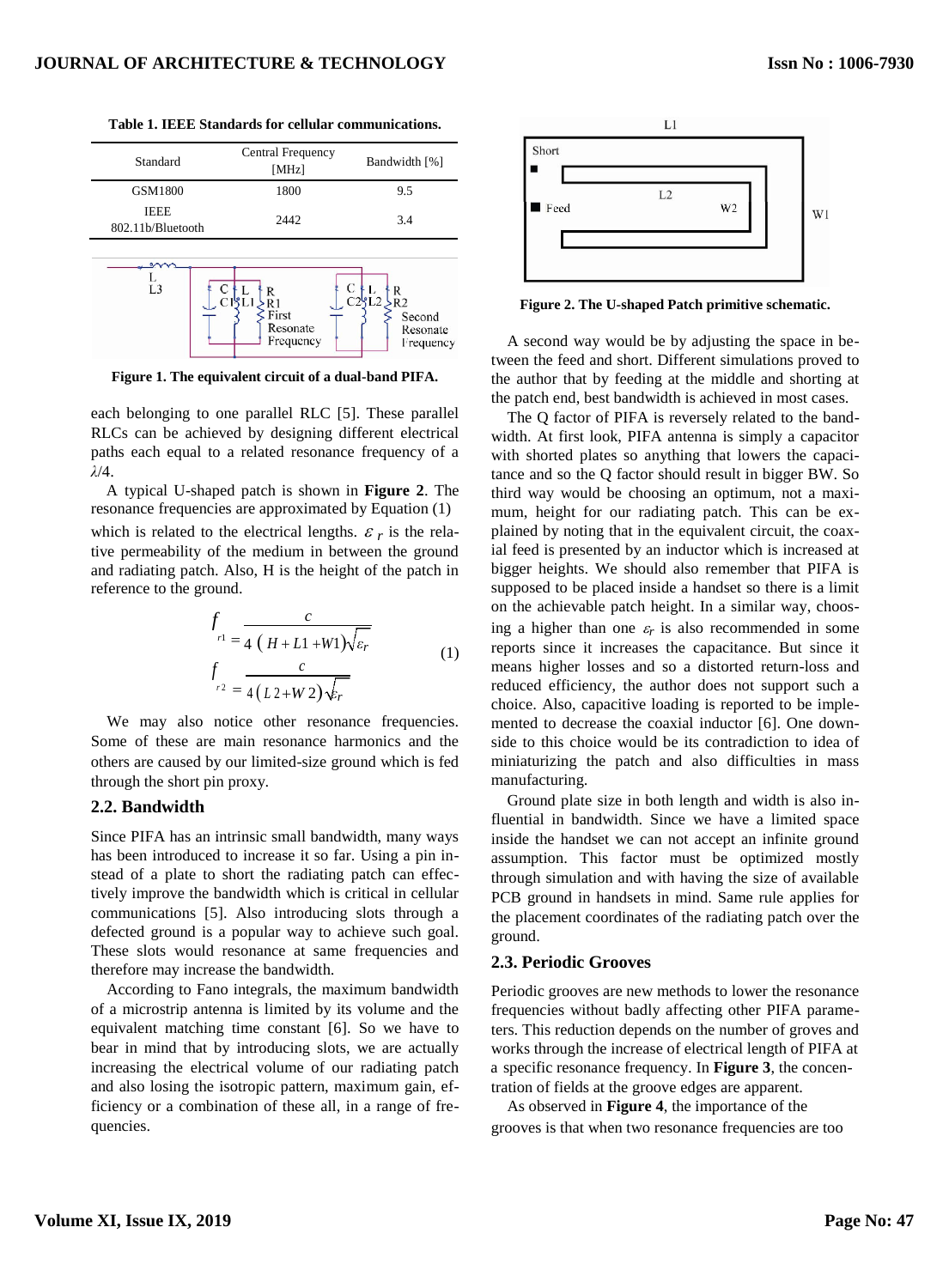

**Figure 3. Electrical Field magnitude comparison between a patch without and with grooves respectively.**



**Figure 4. Return-Loss plot of Figure 3 schemes.**

close together so other methods can not realize the required resonances, like this U-shaped example since the gap between resonating parts is limited, grooves are found extremely effective.

#### **2.4. SAR Definition**

The electromagnetic fields caused by currents on antenna surface and edges, propagates where the head and hand of user is near by. As a result, cell polarization in human body happens due to heat induced in close body parts. Such exposure, if not controlled, can damage user's health. This power absorbed by user is measured by a

parameter called Specific Absorption Rate, SAR, and is defined as below:

$$
SAR = \frac{\sigma \begin{vmatrix} E \\ i \end{vmatrix}_2}{\rho} = \frac{J^2}{\sigma \rho}
$$
 (2)

At which point SAR is in  $(W/Kg)$ . Also σ is the conductivity and  $\rho$  is the mass density,  $E_t$  is the total amplitude of electrical field in root mean square. An average integral is used locally over a mass block to transfer from point SAR to average SAR.

Countries and organizations have declared standards for the maximum SAR allowed produced by antennas used in handsets [6]. Some of these values are listed in **Table 2**.

A number of techniques including a clever placement of the PIFA in handset or using an L-shaped ground are introduced in some reports [6]. In all these, we have to consider the mass manufacturing drawbacks and then decide whether using them or not. Also, the isotropic radiation pattern should remain untouched as much possible.

#### **2.5. Design Block Diagram**

We first start by achieving a rough design through theory and simulation simultaneously. If we are satisfied by what we gained, we go to a final fine tuning step. But if not, we used the miniaturization techniques explained above. We should not forget that in most cases, the antenna size is fixed or has an upper size band limit. Also, making it more compact will usually cost us in other areas. So, if we have a rather fixed size antenna, we go to the compensation step.

It is necessary to remember that whatever technique we use to gain a better impedance match at the feed point, will result in a sharper return-loss at resonance frequen-cies. Consequently, our bandwidth will be reduced. On the other hand, there is a relation between antenna size and resonance frequencies. At compensate step, we should come up with a trade-off between all these. If the results of this step are close to what we want, we go straight to the final tuning. If not, miniaturization techniques should be applied once more. Steps are shown in **Figure 5**.

**Table 2. IEEE Standards for cellular communications SAR.**

| Frequency<br>[MHz] |       |       | Local SAR at<br>1 G SAR 10 G SAR Surface (above<br>feed point) | Local SAR at<br>Surface (2 cm<br>offset from feed<br>point) |
|--------------------|-------|-------|----------------------------------------------------------------|-------------------------------------------------------------|
| 835                | 9.62  | 6.26  | 14.71                                                          | 4.93                                                        |
| 900                | 10.98 | 7.02  | 17.01                                                          | 5.47                                                        |
| 1800               | 39.36 | 20.45 | 74.39                                                          | 6.85                                                        |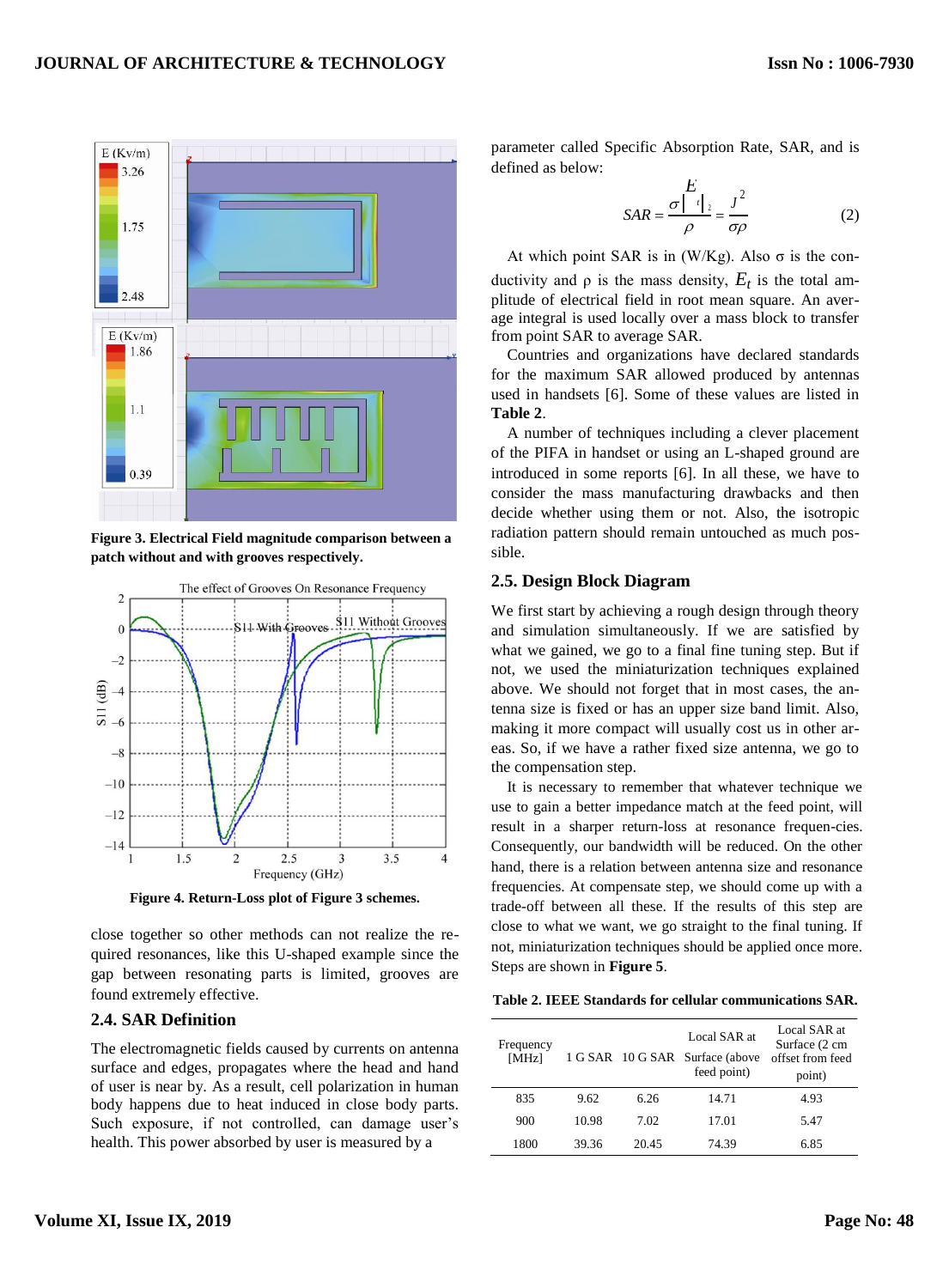

**Figure 5. Design block diagram.**

#### **2.6. Design**

Based on techniques explained above, following PIFA was designed with specification mentioned in **Table 3**. An schematic of simulated PIFA is presented in **Figure 6**.

The lithography process forces us to choose a substrate for physical support. Therefore by placing the patch in a position which faces the ground directly by its conductor part, it has been effectively proven by simulations that the unwanted effects of such substrates are minimized.

A single groove was sufficient enough for achievement of the second desire resonance frequency and the height at which maximum bandwidth is realized found to be 6 millimeters.

The ground size is significantly smaller than similar conventional PIFAs and this advantage provides us with a much bigger space for other electronic handset parts to be implemented in cell phones. The fabricated antenna is pictured in **Figure 7**.

# **3. Measurements**

#### **3.1. Return-Loss and Pattern**

The return-loss has been measured both through computer simulation and also after fabrication, through a network analyzer. A good agreement between both results has been observed. Network Analyzer was well adjusted for small antenna measurements and the environment around the PIFA was as much free of reflector as needed so that the results would be reliable. Measurements are shown in **Figure 8** in comparison to simulated results.

**Table 3. Physical Dimensions of the Proposed PIFA (All in milimeter).**

| Substrate<br>Used for<br>Lithography                                                     | Ground<br>Size | Rad.<br>Patch<br><b>Size</b> | Outer<br>Gap Size | Size | Inner Gap Groove Size |
|------------------------------------------------------------------------------------------|----------------|------------------------------|-------------------|------|-----------------------|
| FR4 with<br>1.56 height $21 \times 53$ $12 \times 25.5$ $10 \times 18.5$ $8 \times 17.5$ |                |                              |                   |      | $.48 \times 5.125$    |



**Figure 6. Designed PIFA schematic.**



**Figure 7. Fabricated designed PIFA before and after assembly.**



**Figure 8. Return-Loss plot of Figure 6 schemes.**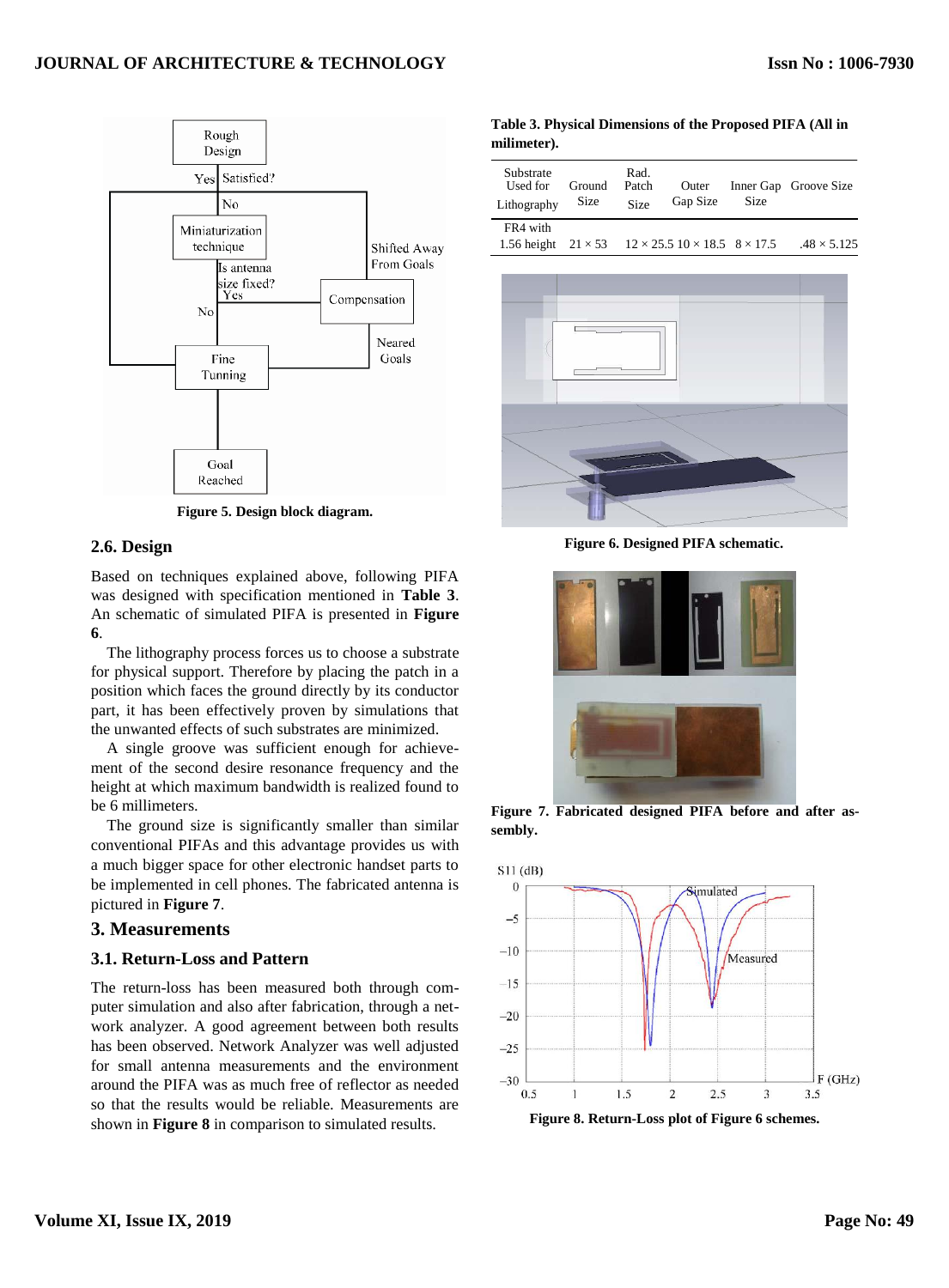The small shift in between measured results by computer simulator and Network analyzer is caused by the cable losses, inexact relative permeability of substrate and also PIFA manufacturing imprecision.

The total electrical field pattern is also demonstrated in **Figure 9** for both frequencies in dB.

#### **3.2. SAR Calculation**

Setup in **Figure 9** was used to calculate SAR. Pease take notice of the way cell phone is placed. It is assumed that the cell phone would be a folded one and the antenna will be placed in the lower side so that minimum radiation would be present at near ear area. Results are shown in **Figure 10**.

As seen in presentations at **Figure 10**, we can conclude make the comparison in **Table 4** according to [9].

And so, the SAR is within the limited amounts. Although by paying attention to the spread of heat in **Figure 10** , we notice that these maximum amounts only happen at very limited points and in total, the average SAR on hand and head surface is much less than these maximum numbers. Also, the placement of antenna inside a handset case will reduce the electromagnetic field effect dramatically. In other words, SAR calculation above, was the worst case scenario and yet we could stay within the standards.

# **4. PIFA placement in Near Head and Hand Position**

It is useful to have a final check on how the dielectric



**Figure 9. E total in dB for both resonance frequencies.**



**Figure 10. SAR setup and measured SAR on head and hand.**



**Figure 11. Directivity for both resonance frequencies (3D directivity pattern has been magnified for better presentation).**

|      | Table 4. Comparison Between Measured and Standard |  |  |
|------|---------------------------------------------------|--|--|
| SAR. |                                                   |  |  |

| Frequency<br>[MHz]               | $1g$ IEEE<br>Standard | Maximum<br>SAR on Hand | Maximum<br>SAR on<br>Head |
|----------------------------------|-----------------------|------------------------|---------------------------|
| GSM1800                          | 9.62                  | 3.73                   | 2.44                      |
| IEEE802.11b/<br><b>Bluetooth</b> | 55.42                 | 55.3                   | 50.4                      |